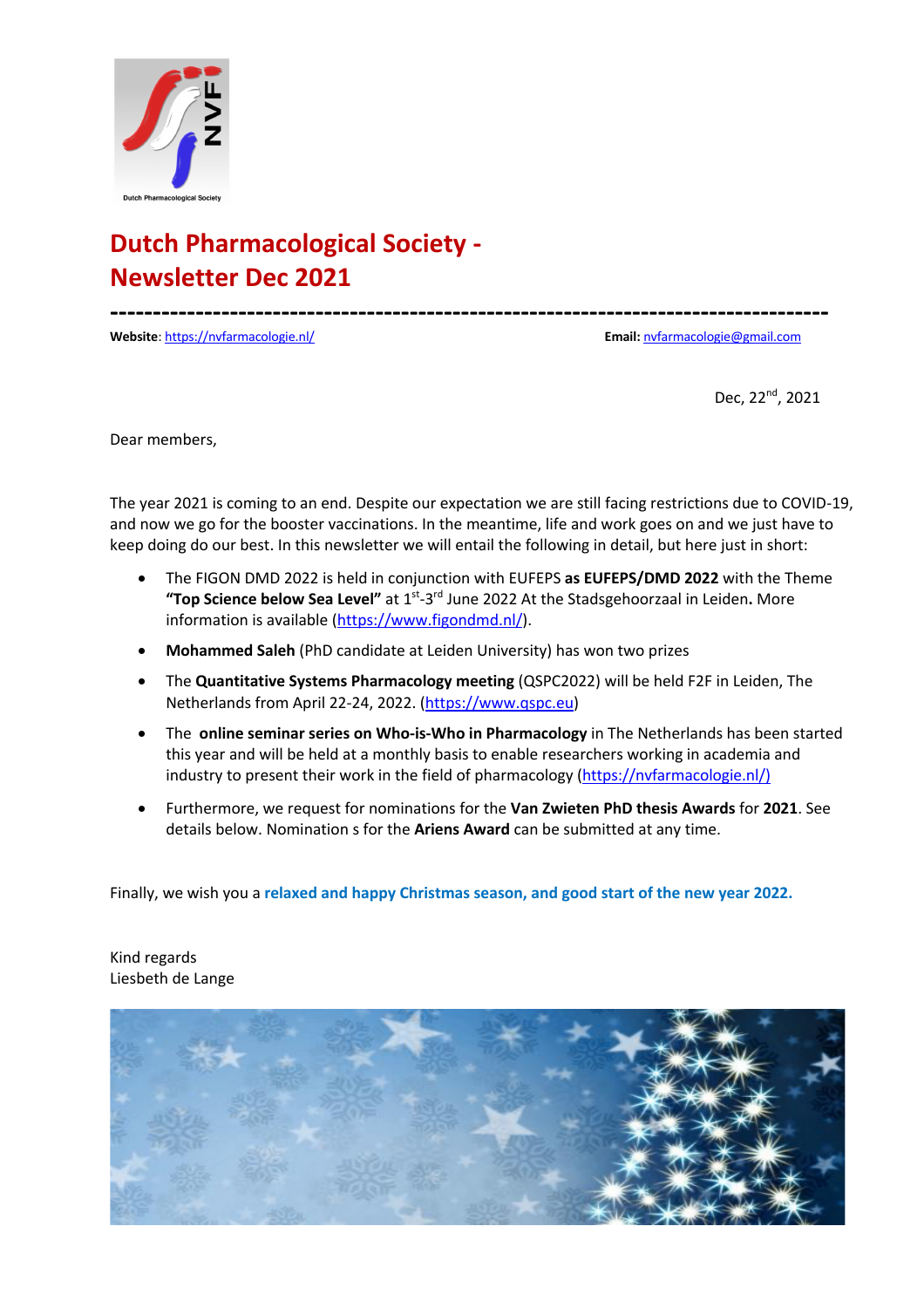

**------------------------------------------------------------------------------------**

### **Awards and honors**

#### **Mohammed Saleh**



At the American conference of pharmacometrics 2021 (ACOP12, https://www.go-acop.org/), Mohammed Saleh won the **team's prize of the trainee communication challenge**.

Also, his poster titled "Predicting the impact of healthy aging on brain PK profiles using a translational modeling approach" received the **blue ribbon recognition** by the quantitative systems pharmacology interest group of the international society of pharmacometrics. Mohammed is a PhD candidate at the LACDR, at the Division of Biomedicine and Pharmacology, and is supervised by Prof. Dr. Liesbeth de Lange and Dr. Jeroen Elassaiss-Schaap."

## **Webinar series- Who-is-who in Pharmacology**

The **online webinar series on Who-is-Who in Pharmacology** in The Netherlands has been started thsi year to enable researchers working in academia and industry to present their work in the field of pharmacology. This is a great opportunity for small SME or large companies to present their work and learn about various topics of pharmacology performed in research institutes across The Netherlands. These seminars have the purpose to enable collaborations based on common research interests or share knowledge about techniques and/or disease models used in pharmacology/toxicology. Further information is available at our website https://nvfarmacologie.nl/. If you are interested in providing a lecture please write to nvfarmacologie@gmail.com or to Amalia Dolga (a.m.dolga@rug.nl). More information about the links and the next seminars will be placed on our website.

## **Scientific meetings**

#### **FIGON Dutch Medicine days integrated in EUFEPS 2022**

Next year, the FIGON DMD 2022 will be held in conjunction with EUFEPS as **EUFEPS/DMD 2022** with the Theme **"Top Science below Sea Level"** at 1st-3rd June 2022 at the Stadsgehoorzaal in Leiden. More information is available (https://www.figondmd.nl/).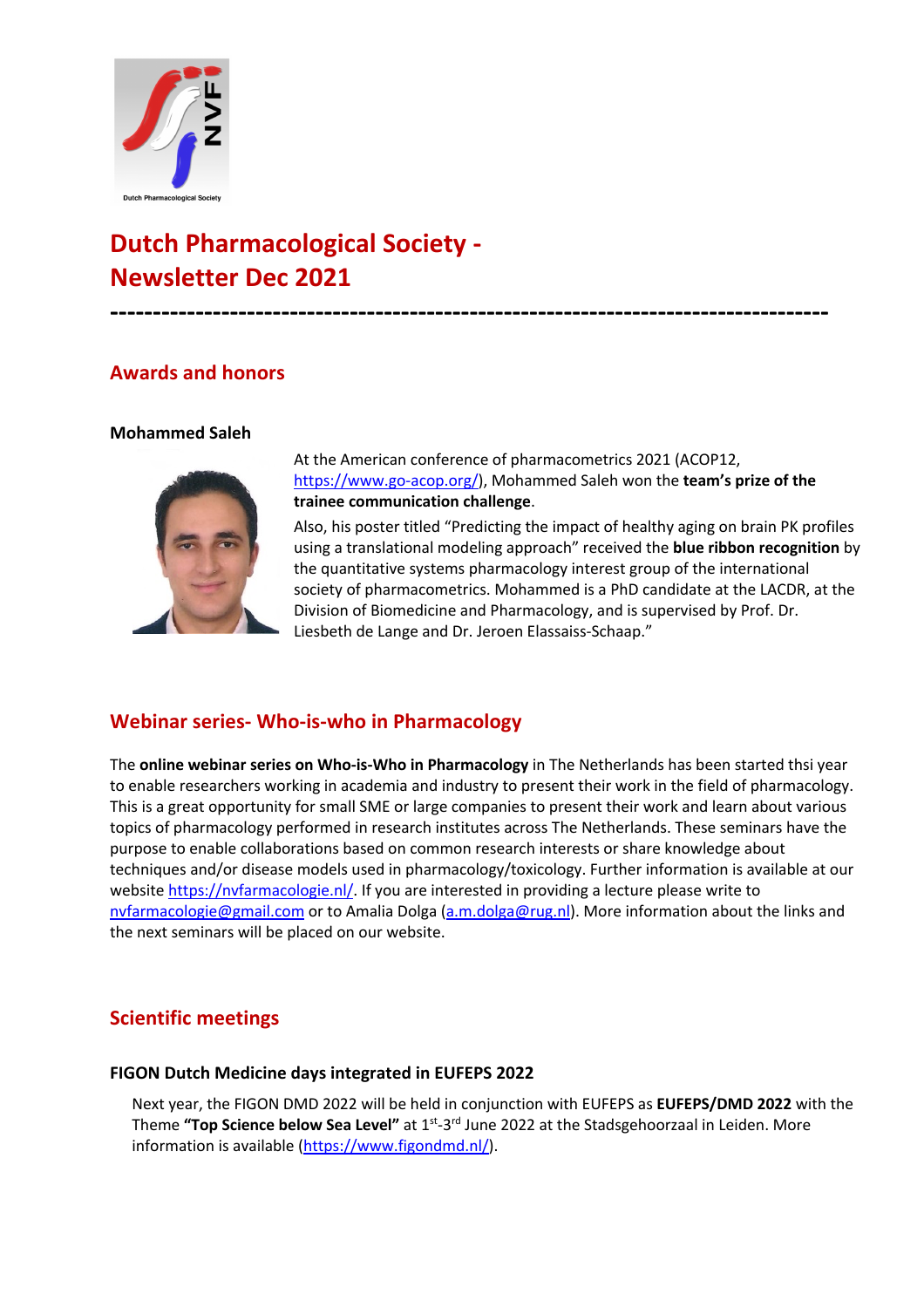

**------------------------------------------------------------------------------------**

#### **QSPC 2022**

Quantitative Systems Pharmacology Conference (**QSPC2022**), which will be held in the "Stadsgehoorzaal' in the city center of Leiden, the Netherlands on 20<sup>est</sup>-22<sup>nd</sup> April 2022. The focus of QSPC2022 will be on emerging computational and experimental approaches in the field of QSP and mechanism-based or physiologically-based PK and PD. The meeting will include plenary lectures by both established and young scientists, poster presentations, and ample opportunities for networking. *Registration is now open.* Please see for more details www.qspc.eu

#### **WCP2023**

The 19<sup>th</sup> World Congress of Basic and Clinical Pharmacology – WCP2023 which will be held from 2<sup>nd</sup>- 7<sup>th</sup> July 2023 in Glasgow, Scotland. There is still possibility for submission of a satellite meeting proposal. More information can be found on https://wcp2023.org/. The DPS/NVF can offer support for your initiative in the form of a support letter as well as an appropriate financial contribution. Please contact us at nvfarmacologie@gmail.com.

### **Update from the Education Committee**

One of the goals of the education committee is to create an overview of the basic pharmacology teaching efforts at university level in the Netherlands and develop a platform on which teaching tools and teaching information is available. This platform is to become accessible via the DPS website and will be made available to DPS members. In order to setup such a platform, we started to share the learning goals, study materials and tools we use as committee members in our own basic pharmacology teaching, aiming to identify and share best practices. We meet quarterly, via online meeting and members who are interested to join the discussion are very welcome to join the digital meetings.

Occasionally we invite guest speakers from outside the DPS as well. For example, last year, Jeroen van Smeden, educational director at the Centre for Human Drug Research, Leiden, presented the new Teaching Resource Center (https://trc-p.nl), a free-to-use digital tool that covers both basic and diseaserelated pharmacological and pharmacotherapeutic aspects.

The coming year, we will extend our efforts and explore the options on how to make a user-friendly platform that makes all the above-described information easily accessible to all DPS members. In addition, we will put effort in ways to expand our network of teachers of basic pharmacology at university level in the Netherlands.

Last year the composition of our committee changed. Leonie Beljaars (Pharmacy/Pharmaceutical sciences, University of Groningen) left the committee as she moved positions within the UMCG. The committee would like to thank Leonie for her input and commitment to the committee. The good news is that the committee was extended, welcoming Glenn Dumont (UvA), Hoeke Baarsma (University of Groningen) and Marleen Hessel (LUMC). If you are interested in joining the educational committee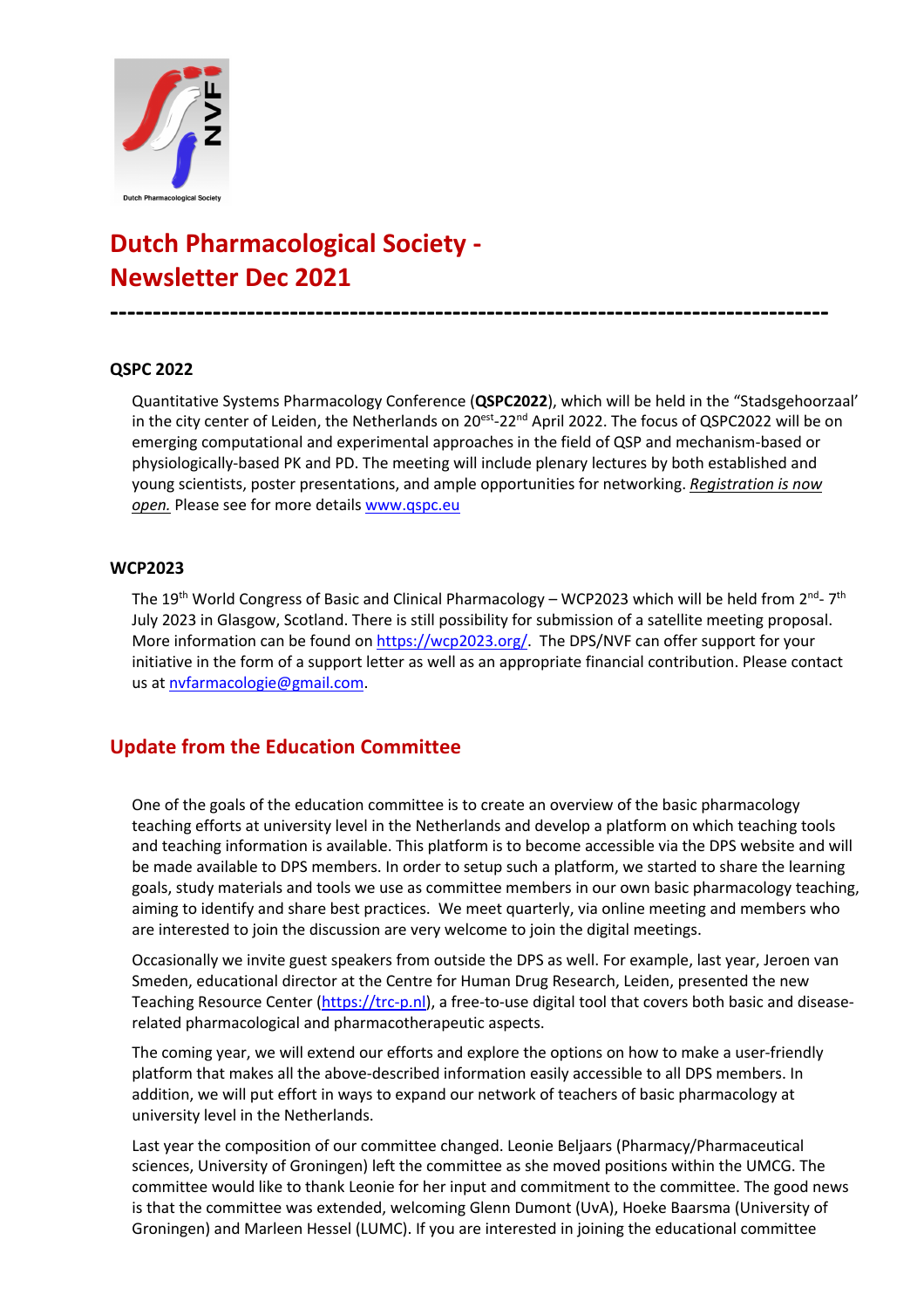

**------------------------------------------------------------------------------------**

and/or would like to share your teaching tools, study material and/or share best practices in basic pharmacology teaching, please contact Micha Wilhelmus (m.wilhelmus@amsterdamumc.nl).

### **Request for nominations**

#### **Van Zwieten PhD thesis Award 2021–** deadline 1<sup>st</sup> of February 2022.

A digital supporting letter from the supervisor and thesis should be send to nvfarmacologie@gmail.com. A PhD-thesis is eligible when defended in 2021.

The van Zwieten Evaluation committee consists of Prof. dr. Harald Schmidt (University of Maastricht), Prof. dr. Martine Smit (Free University of Amsterdam), and Prof. dr. Martina Schmidt (University of Groningen).

This award goes to the best thesis on the basis of the following evaluation criteria:

- Planning, starting points and goal setting of the thesis
- Information base and use of information sources
- Methods and data
- Results, discussion and conclusions
- Thesis report, language and general presentation manner
- Managing the thesis process

#### **Ariens award -** continuously open for nominations.

We very much encourage members to nominate additional (non-Dutch) candidates for the Ariëns Award by sending a formal letter of your nomination to nvfarmacologie@gmail.com.

Further information on criteria can be found on the website.

### **Website**

If you would like to post news items, job openings, or publish announcements for symposia and conferences, breakthrough papers, grants, awards etc. on our website (www.nvfarmacologie.nl); please feel very welcome to send an e-mail to the general e-mail address of our society: nvfarmacologie@gmail.com and our webmaster will arrange to update our website accordingly.

## **Registration for European Certified Pharmacologist (EuCP)**

The DPS is the organization of professional (basic) pharmacologists in The Netherlands. We organize scientific activities for our members and aim to advance the pharmacological profession and its application in the biomedical field. We are internationally associated with the Federation of European Pharmacological Societies (EPHAR) and have harmonized our program for training and certification as a pharmacologist to comply with the EPHAR accreditation rules for European Certified Pharmacologist